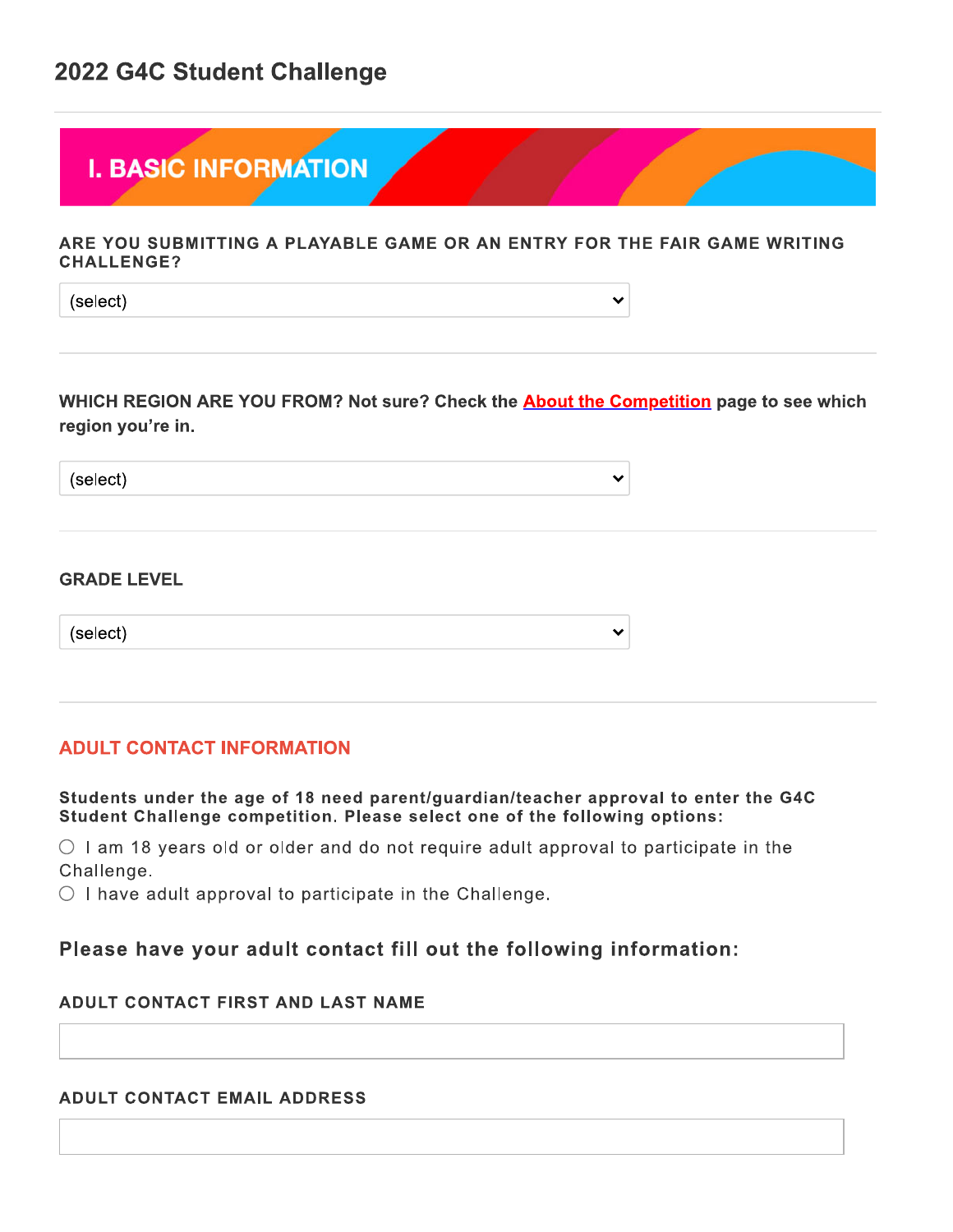Select

 $\Box$  By checking this box, I give my permission for the student(s) on this submission form to enter the G4C Student Challenge competition.

 $\checkmark$ 

 $\checkmark$ 

## **LOCATION AND SCHOOL**

**CITY** 

**STATE** 

**ZIP CODE** 

**NAME OF YOUR SCHOOL** 

## WHAT TYPE OF SCHOOL DO YOU ATTEND?

Select

HOW DID YOU HEAR ABOUT THIS COMPETITION?

II. TELL US ABOUT YOURSELF!

YOUR FIRST NAME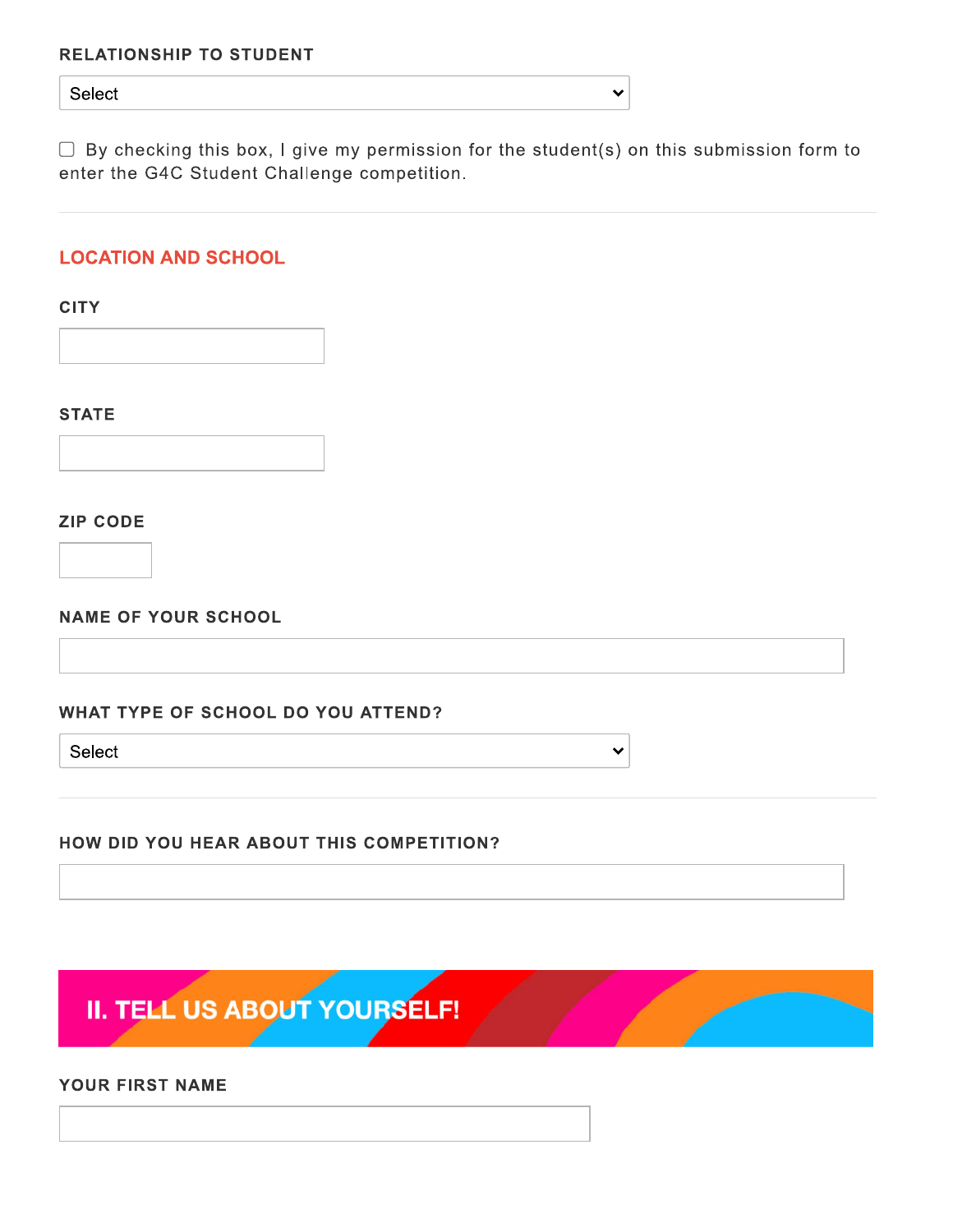## YOUR LAST INITIAL

Character count: 0 / 1

## YOUR EMAIL ADDRESS

## **III. SUBMISSION INFORMATION**

#### **TITLE OF GAME:**

For the Fair Game Writing Challenge, this refers to the title of your Poem.

The Fair Game Writing Challenge is a competitive writing award category and scholarship, supported by the New York Videogame Critics Circle. To participate, students submit two writing samples: an original Poem and a critical Video Game Review. There is no digital game-making involved in this award category. Students will work on their writing samples as an individual (no teams). Students are limited to one Fair Game entry each, containing both of the following writing samples:

- Poem (minimum 300 words)
- Video Game Review (600-750 words)

Fair Game submissions will be reviewed by panels of expert journalists and game executives. One student winner will be selected from each of the 4 Challenge regions. Winners will receive a \$500 cash prize, special mentorship opportunities from expert video game journalists and critics, and a potential publication opportunity.

#### POEM:

Write a social justice-oriented poem about a video game and how it affected your emotions. Did they make you feel happy, angry, or sad? Did it help you through a difficult time? The poem can be in any style of your choice (free verse, rhyming, etc.). (Minimum 300 words)

Word count: 0 (300 min)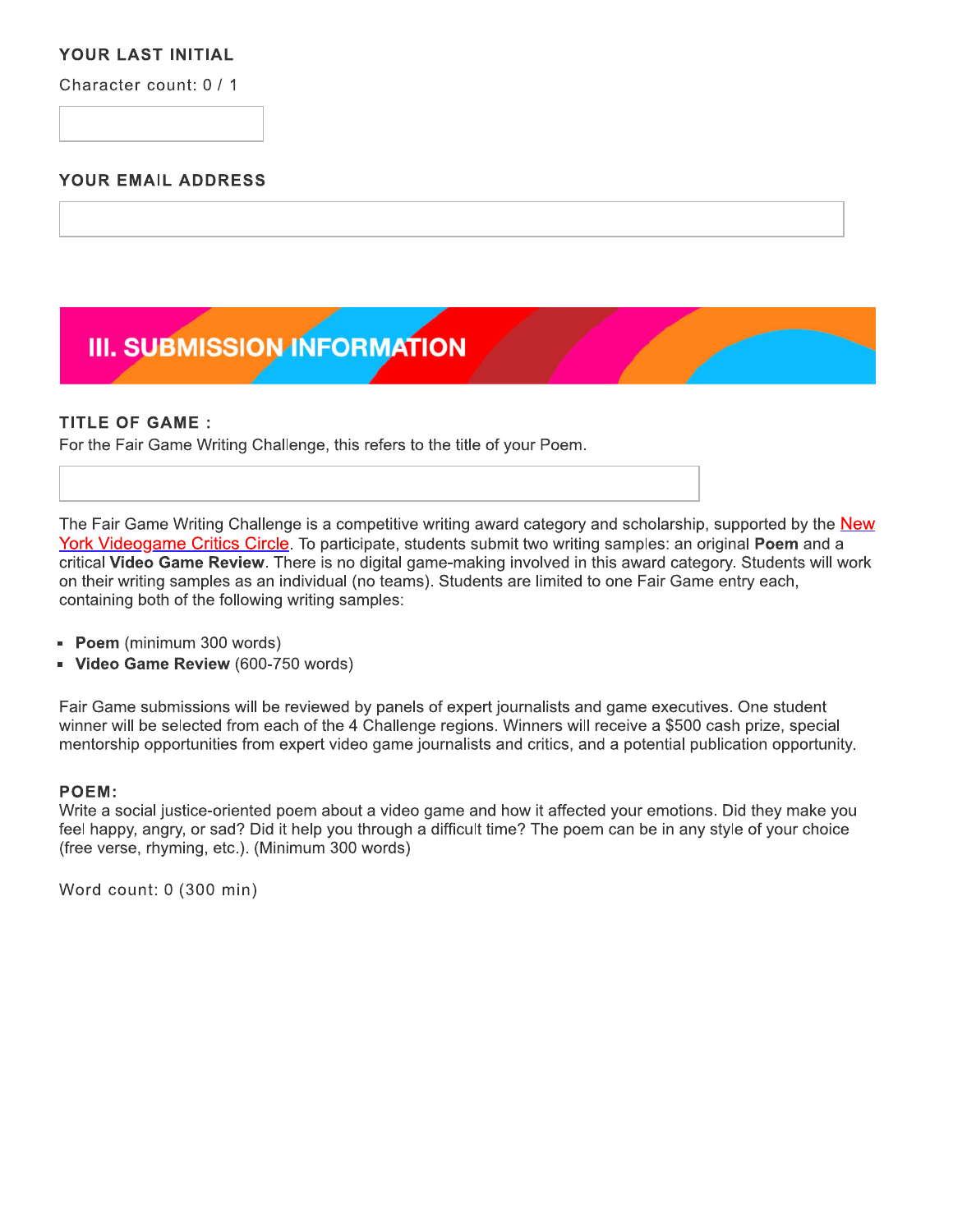## TITLE OF VIDEO GAME REVIEW

## **VIDEO GAME REVIEW:**

Write a review of your favorite video game and share what it means to you. This writing sample should be formatted according to the following two resources: Game Review Checklist and How To Outline A Game Review. (600-750 words)

Word count: 0 / 750 (600 min)